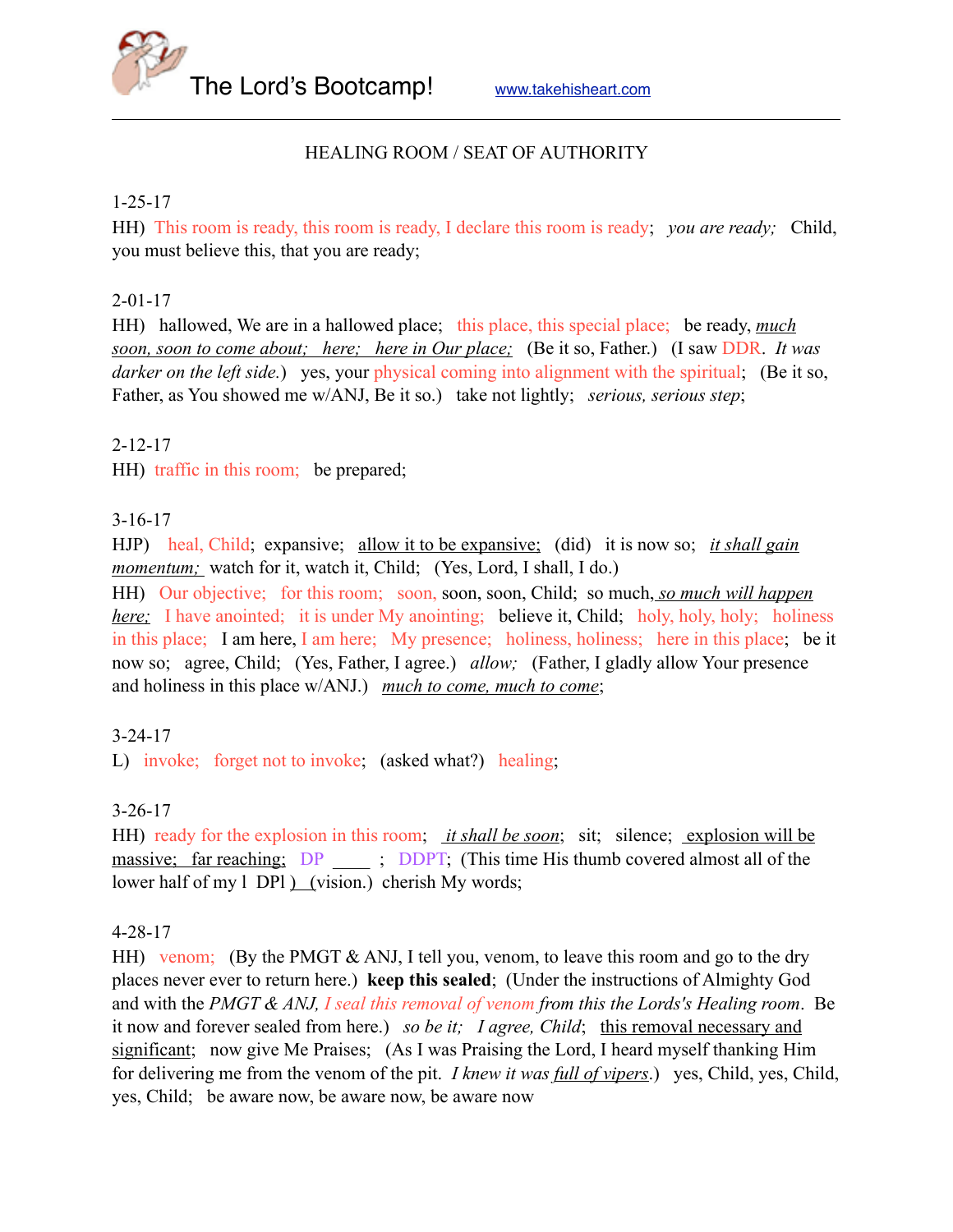#### 5-08-17

HH) give them a good stir as you enter; (meaning Praise Healing and Hope) (did w/ANJ) (bowed) *significant, significant, significant*; I am Almighty; remember that; (Yes, Father) *Rejoice that I am*;

### 7-10-17

HP) I heal, I heal, I heal;

HH) welcome back to Our Room; work to be done; sit; appreciate the expanse; I turned water into wine; *I healed the lame and the blind;* I can heal you; **I heal today as I did in the yesterdays, and I shall continue to heal;** *expect and receive; My heir, My heir, receive, inherit all I have for you;* 

# 7-26-17

L) (As I was washing, I heard myself say... I invoke healing) *it was time;* watch the depths of healing; s*ee the facets of it; receive, My Child, receive;* (Father, w/ANJ I receive the healing You have for me including the depths and facets of it.) it shall be so

# 8-19-17

HH) prepare your mind for the sitting; (Father, w/ANJ I prepare and declare my mind prepared for the sitting.) now sit; *see Me at work, see Me at work, see Me at work My Little Giant;* testimonies, *be ready to give freely testimonies of what I have done;* (Yes, Father, I am ready.) Be it as you have said and written; (I stationed angels around the fair grounds and the tractor show, especially around Jacob, Logan and my family. I didn't know how many...) legion; (*I stationed a legion of angels there*. I then knew this is what the sitting was about. It needed to be done from the seat of authority.)

# 10-06-17

L) Chastise not; miracles; wait upon My many miracles; gIve Me the Glory; HH) *judgment is Ours;* yes, My Healing Waters do flow; be in My flow; Yes, Child, you are faith; soak Me in; (did for a while.) now stand; allow Me to heal; *prepare for a shock;* (Yes, Father, I am ready.) now sit; (did) lift your foot; (did) *sleep*, *Child;* (did even though I was **not sleepy**) (I almost immediately fell asleep and woke up 2 hours later.)

# 11-22-17

HH) justice shall be done; sit in the seat; pronounce My judgments from this seat; all who enter this room shall be mightily blessed; ( I AAI the pronouncement that all who enter this room shall be mightily blessed w/ANJ.) good, Child; My hand shall be upon each; *watch for the signs;*

# 12-24-17

HH) prepare to receive My charge of energy; charge of wealth; charge of restoration; (stand in silence) (*I realized man's version of perfect eyesight was 20-20, but I didn't want man's version,* I want Almighty God's version of perfect eyesight. Father, *I thank You for the knowledge* and I ask You for Your version of perfect eyesight for my physical eyes w/ ANJ I ask.) finally, shall be;